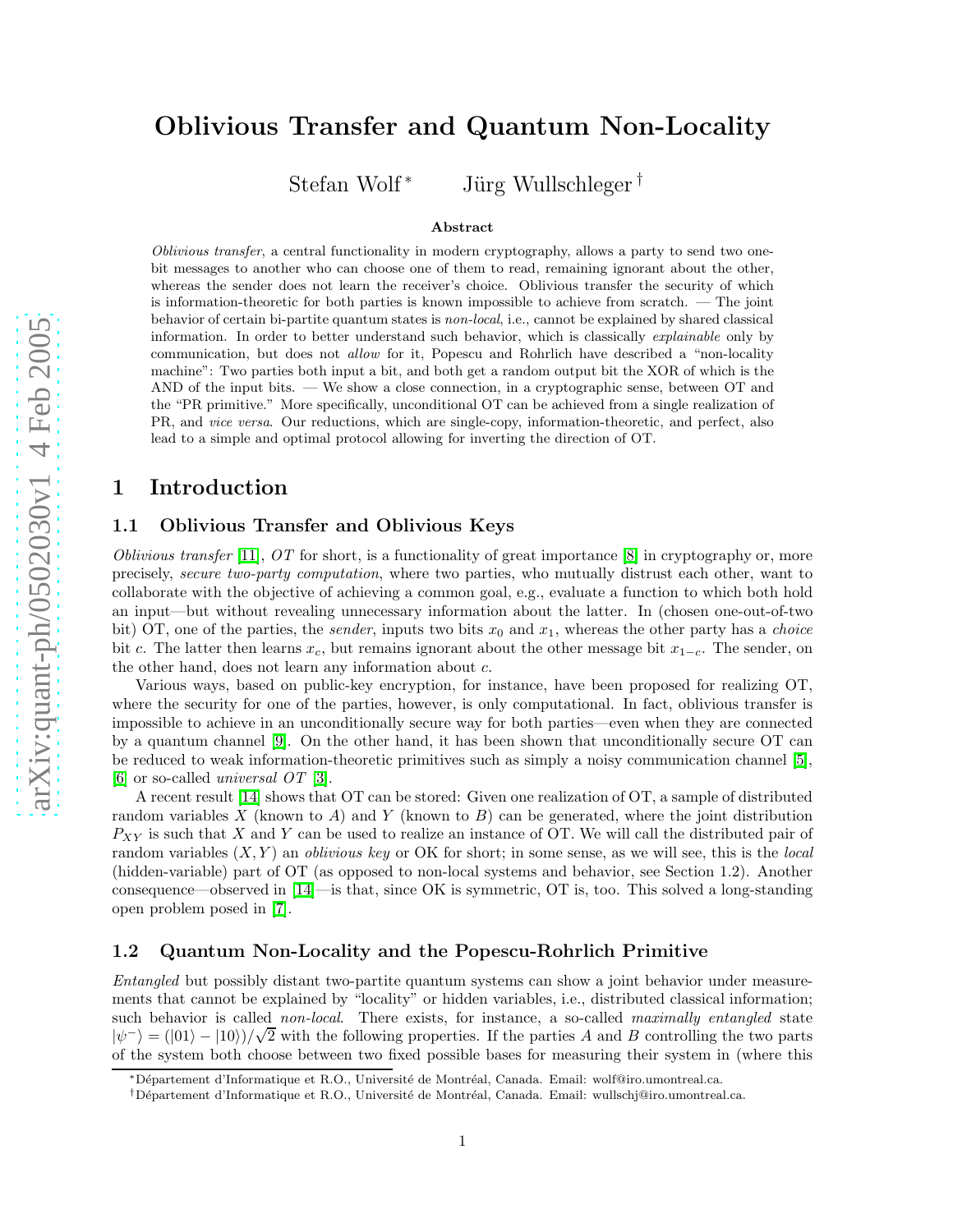pair of bases is not the same for the two parties), where the measurement outcome can be 0 or 1 in both cases, then the following statistics are observed. (Here, the two possible bases for each party are called 0 and 1, too.)

$$
p_{00} := \text{Prob} \left[ \text{outcome } A = \text{outcome } B \mid \text{basis } A = 0, \text{ basis } B = 0 \right] = 0,
$$
  
\n
$$
p_{01} := \text{Prob} \left[ \text{outcome } A = \text{outcome } B \mid \text{basis } A = 0, \text{ basis } B = 1 \right] = 1/4,
$$
  
\n
$$
p_{10} := \text{Prob} \left[ \text{outcome } A = \text{outcome } B \mid \text{basis } A = 1, \text{ basis } B = 0 \right] = 1/4,
$$
  
\n
$$
p_{11} := \text{Prob} \left[ \text{outcome } A = \text{outcome } B \mid \text{basis } A = 1, \text{ basis } B = 1 \right] = 3/4.
$$

It has been shown that such statistics are impossible to achieve between two parties who cannot communicate when they share arbitrary *classical* information only (i.e., agree on a classical strategy beforehand). More precisely, the so-called CHSH Bell inequality is violated since

$$
p_{00} + p_{01} + p_{10} < p_{11}
$$

holds. It is, on the other hand, important to note that this non-local behavior is "weaker" that communication between A and B and does not allow for such—fortunately, since such a possibility would be in contradiction with relativity.

With the objective of achieving a better understanding of such "non-local behavior," Popescu and Rohrlich [\[10\]](#page-5-7) defined a "non-locality primitive" behaving in a similar way, but where the probabilities  $p_{ij}$  are

$$
p_{00} = p_{01} = p_{10} = 0, \ \ p_{11} = 1.
$$

In other words, both parties have an input bit (corresponding to the choice of the basis in the quantum model) U and V and get an output bit X and Y, respectively, where X and Y are random bits satisfying

$$
X \oplus Y = U \cdot V = U \text{ AND } V.
$$

It is important to note, however, that the behavior of this "PR primitive" cannot, although it does not allow for communication either, be obtained from any quantum state—it violates a "quantum Bell inequality" that is even valid for the behavior of quantum states. On the other hand, the primitive does allow for perfectly simulating the behavior of a maximally entangled quantum bit pair under any possible measurement [\[4\]](#page-5-8). The latter has been shown possible, for instance, also between parties who may communicate one classical bit [\[12\]](#page-5-9) [\[2\]](#page-4-1), but the possibility of achieving the same with the PR primitive is of particular interest since this functionality does not allow for any communication.

### 1.3 Two-Party Information-Theoretic Primitives and Reductions

The three information-theoretic primitives or two-party functionalities described in the previous sections can be modeled by their mutual input-output behavior, i.e., by a conditional probability distribution  $P_{XY|UV}$ , where U, V, X, and Y are the two parties' input and output, respectively (see Figure 1).



Figure 1: Oblivious transfer, oblivious key, and the Popescu-Rohrlich primitive.

In Section 2, we will show simple perfect and single-copy information-theoretic reductions between the three primitives—in some sense, they are, provocatively speaking, all the same.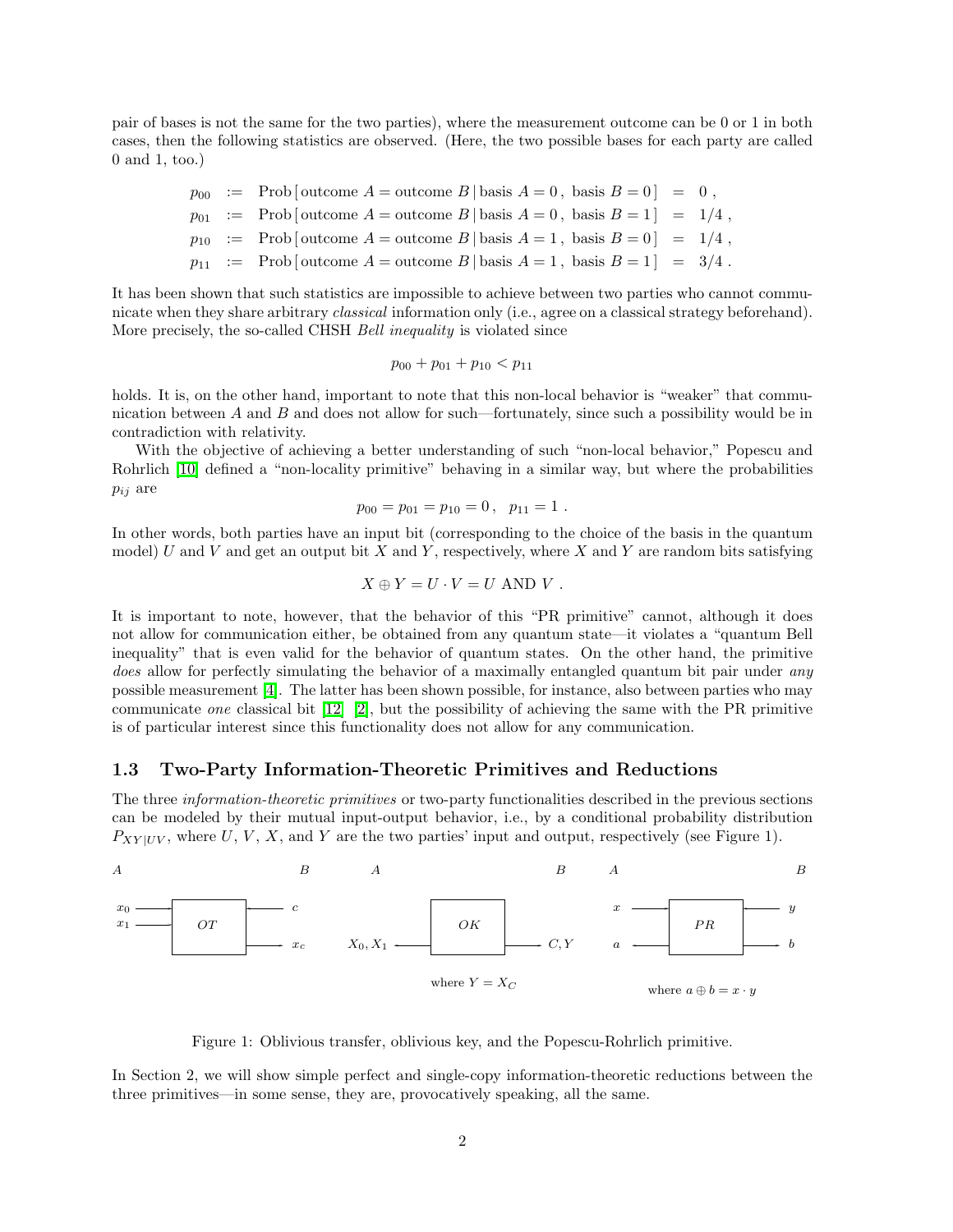More precisely, a single-copy reduction of a primitive  $P_2$  to another  $P_1$  means that the functionality  $P_2$  can be realized given one instance of  $P_1$ . Hereby, no computational assumptions have to be made. Perfect means that no non-zero failure probability has to be tolerated.

Note, however, that the reduction protocol may use communication; of course, because from a "communication and locality viewpoint," the three primitives are very different: OT allows for communication, PR does not, but is non-local, whereas OK is simply distributed classical information, i.e., "local."

Although we keep an eye on this communication in the reductions—all our reductions minimize the required amount of communication—, our interest is *privacy*: When  $P_2$  is obtained from  $P_1$ , say, then both parties must not obtain more information than specified for  $P_2$ . In other words, our viewpoint is the one of cryptography rather than of communication-complexity theory. Note that our reductions have the property that a party who is misbehaving in the protocol *cannot* obtain more information than specified (but possibly violate the privacy of her proper inputs).

# 2 Single-Copy Reductions Between OT, OK, and PR

### <span id="page-2-0"></span>2.1 PR from OT

**Lemma 1.** Using one instance of  $OT$ , we can simulate  $PR$ .

*Proof.* B chooses  $c = y$ . A chooses a at random and sends  $x_0 = a$  and  $x_1 = x \oplus a$  with OT. B receives  $x_c$  and outputs  $b = x_c$ . A outputs a. We have  $b = x_c = a \oplus xc = a \oplus xy$ .  $x_c$  and outputs  $b = x_c$ . A outputs a. We have  $b = x_c = a \oplus x_c = a \oplus xy$ .

### <span id="page-2-1"></span>2.2 OK from PR

**Lemma 2.** Using one instance of  $PR$ , we can simulate  $OK$ .

*Proof.* A and B choose x and y at random. B outputs  $C = y$  and  $Y = b$ . A outputs  $X_0 = a$  and  $X_1 = a \oplus x$ . We have  $Y = b = xy \oplus a = X_C$ . 口

### 2.3 OK from OT

**Lemma 3.** Using one instance of  $OT$ , we can simulate  $OK$ .

Proof. Follows directly from Lemmas [1](#page-2-0) and [2.](#page-2-1) We get the following protocol: A and B choose all their input at random. A outputs her inputs, B his input and his output.  $\Box$ 

### 2.4 OT from PR

**Lemma 4.** Using one instance of PR, we can simulate  $OT$  using one bit of communication.

*Proof.* A inputs  $x = x_0 \oplus x_1$ . B inputs  $y = c$ . A gets a and B gets b. A sends  $m = x_0 \oplus a$  to B. B outputs  $y = m \oplus b$ . We have  $y = m \oplus b = x_0 \oplus a \oplus b = x_0 \oplus (x_0 \oplus x_1)c = x_c$ .

Since  $A$  does not receive any message from  $B$ , she gets no information about  $c$ .  $B$  only receives one bit, which is equal to  $x_c$ .  $\Box$ 

In  $PR$ , no communication takes place, but we are able to send one bit using  $OT$ . Hence, at least one bit of communication is needed to simulate  $OT$  by  $PR$ .

### 2.5 PR from OK

**Lemma 5.** Using one instance of  $OK$ , we can simulate PR using two bits of communication.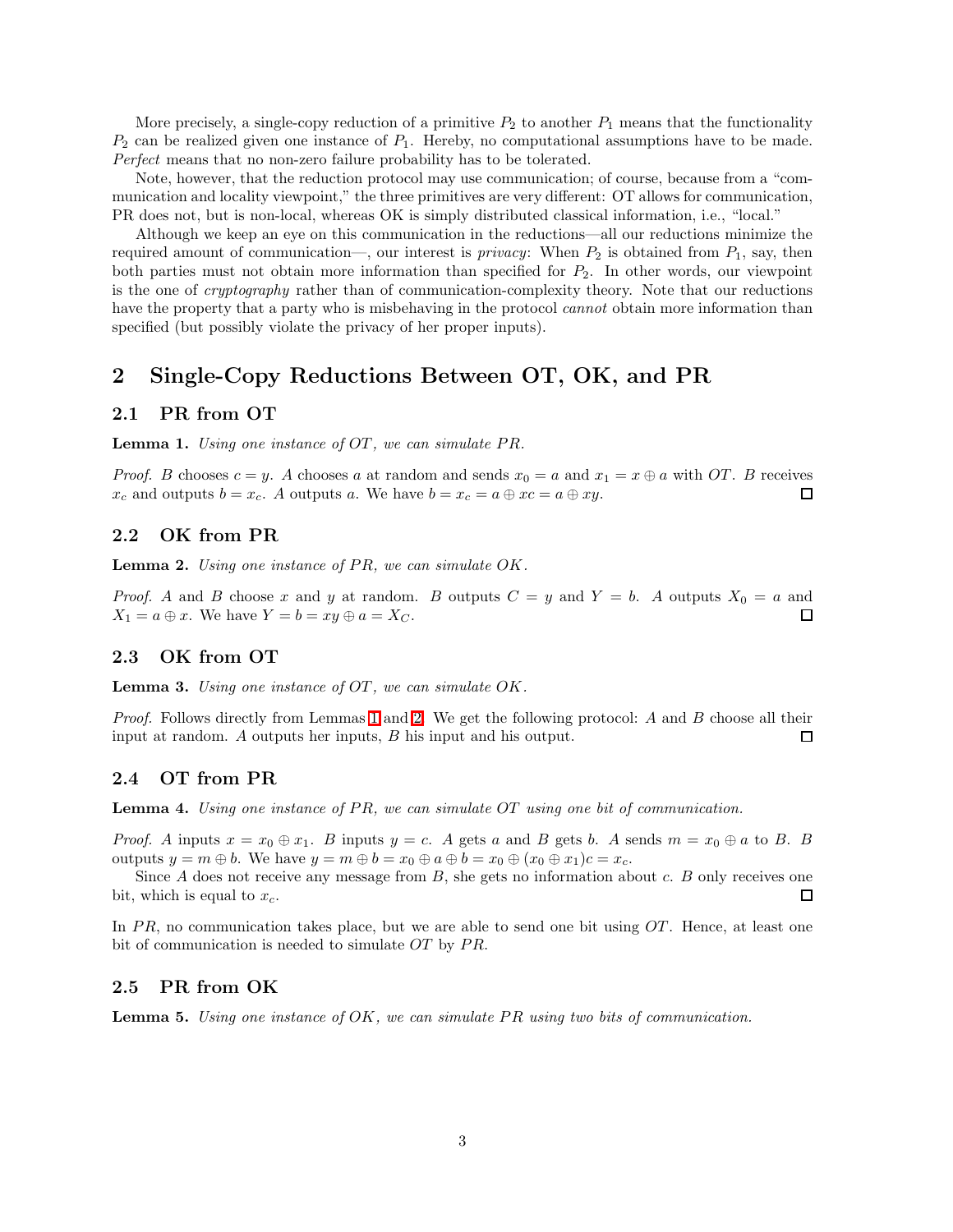*Proof.* A sends  $m_a = x \oplus X_0 \oplus X_1$  to B. B sends  $m_b = y \oplus C$  to A. A outputs  $a = X_0 \oplus (X_0 \oplus X_1)m_b + C_0 m_b$  $m_a m_b$ . B outputs  $b = Y \oplus C m_a$ . We have  $X_0 \oplus Y = (X_0 \oplus X_1)C$ . Hence

$$
a \oplus b = X_0 \oplus (X_0 \oplus X_1)m_b \oplus m_a m_b \oplus Y \oplus Cm_a
$$
  
=  $m_a m_b \oplus (X_0 \oplus X_1)m_b \oplus Cm_a \oplus (X_0 \oplus X_1)C$   
=  $(m_a \oplus X_0 \oplus X_1)(m_b \oplus C) = xy$ 

They both send their inputs "XORed" with  $(X_0 \oplus X_1)$  and C, respectively. Since the other party has no information about these values, this is a one-time pad, and they receive no information about the other's input.  $\Box$ 

We show that the two bits of communication are optimal in this case. Let us assume that there exists a protocol using only one-way communication from A to B. Since B can calculate his output  $b_0$  for both inputs for  $y = 0$  and  $b_1$  for  $y = 1$ , we have  $a \oplus b_0 \oplus a \oplus b_1 = x(1 \oplus 0)$ , and, therefore,  $b_0 \oplus b_1 = x$ .

### 2.6 OT from OK

**Lemma 6.** Using one instance of  $OK$ , we can simulate OT using three bits of communication.

Proof. Follows directly from Lemmas 4 and 5. Alternatively, we can use the BBCS protocol [\[1\]](#page-4-2), which requires three bits of communication as well. Here, B sends  $m = c \oplus C$  to A, whereas A sends  $m_0 =$  $x_0 \oplus X_m$  and  $m_1 = x_1 \oplus X_{1 \oplus m}$  to B. B outputs  $y = m_c \oplus Y$ . We have  $y = m_c \oplus Y = x_c \oplus X_{c \oplus m} \oplus Y = x_c \oplus X_{c \oplus m} \oplus Y$  $x_c \oplus X_C \oplus Y = x_c.$ 

 $B$ 's message does not give any information about c to  $A$ , since it is "one-time padded" with the value C about which A has no information. B knows either  $X_0$  or  $X_1$  but has no information about the other value. So, either  $x_0$  or  $x_1$  gets "one-time padded," and B obtains information about that value, even if he is given the other value. 口

Three bits of communication are optimal: First of all, two-way communication is needed. If A would send less than two bits, but still in such a way that B would get the bit he wants, then A would have to know which bit B has chosen.

# 3 Optimally Reversing OT

OT is a priori an asymmetric functionality, and the possibility of inverting its orientation has been investigated, for instance, in [\[7\]](#page-5-6), where a protocol was given using n realizations of  $\overline{OT}$  from  $\overline{B}$  to A—called TO—in order to obtain one realization from  $A$  to  $B$ , where a failure probability exponentially small in  $n$  has to be tolerated. Since, however, PR is a symmetric functionality, our reductions imply that OT is as well. More precisely, the reductions of OT to PR and vice versa can be put together to the following protocol inverting OT. This reduction of OT to TO given in [\[14\]](#page-5-5), is single-copy, informationtheoretic, perfect, and minimizes the required additional communication.

### 3.1 OT from TO

**Lemma 7.** Using one instance of  $TO$ , we can simulate  $OT$  using one bit of communication.

*Proof.* A inputs  $x_0 \oplus x_1$  to TO. B chooses a random bit r and inputs r and  $r \oplus c$  to TO. A receives a and sends  $m = x_0 \oplus a$  to B. B outputs  $y = r \oplus m$ . We have  $y = r \oplus m = r \oplus x_0 \oplus r \oplus (x_0 \oplus x_1)c = x_c$ .

 $A$  does not get any message from  $B$ , so she does not get any information about  $c$ .  $B$  get one message by A, which is either equal to  $b_0$ , if the XOR of his input values is 0, and  $b_1$  otherwise. If he does not choose r at random, A might be able to get the value c, but there is no advantage for  $B$ . П

The protocol is obviously optimal since A can communicate one bit with B using  $OT$ —which she cannot using  $TO$ .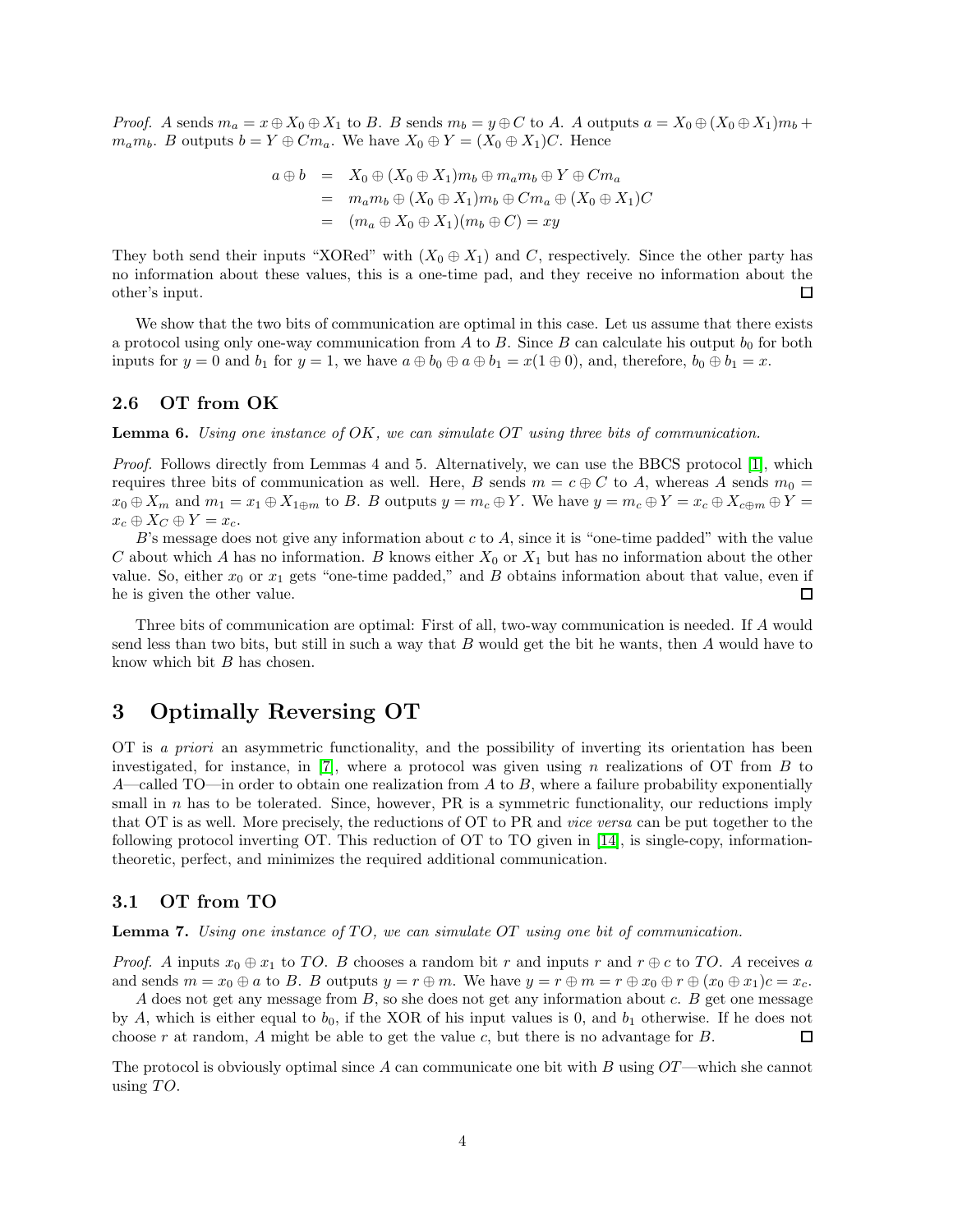### 3.2 OK from KO

Finally, we show that an OK can easily be reversed, without any communication.

Lemma 8. Using one instance of KO, we can simulate OK without any communication.

*Proof.* A gets  $X_0$  and  $X_1$  from  $KO$ , and B gets C and Y. A outputs  $\overline{C} = X_0 \oplus X_1$  and  $\overline{Y} = X_0$ , and B outputs  $\overline{X}_0 = Y$  and  $\overline{X}_1 = Y \oplus C$ .

We have  $Y = X_C$  and  $\overline{X}_{\overline{C}} = Y \oplus C(X_0 \oplus X_1) = X_0 \oplus (X_0 \oplus X_1)C \oplus C(X_0 \oplus X_1) = X_0 = \overline{Y}$ .  $\Box$ 

The OK primitive can also be defined in a symmetric way: It is the distribution that we get when both A and B input a random bit to  $PR$ .

# 4 Concluding Remarks

We have shown a close connection between the important cryptographic functionality of oblivious transfer and quantum non-locality, more precisely, the "non-locality machine" of Popescu and Rohrlich: they are, modulo a small amount of (classical) communication, the same—one can be reduced to the other. As a by-product, we have obtained the insight that  $OT$  is symmetric: One instance of OT from B to A allows for the same functionality from  $A$  to  $B$  in a perfect information-theoretic sense. Figure 2 shows the reductions between the different functionalities discussed above. The (optimal) numbers of bits to be communicated are indicated.



Figure 2: The reductions between  $OT$ ,  $TO$ ,  $PR$ ,  $OK$ , and  $KO$ , and their communication costs. All reductions are prefect and optimal.

In has been shown in [\[4\]](#page-5-8) that the behavior of an EPR pair can be perfectly simulated without any communication if one realization of the PR primitive is available. However, this reduction, although it yields the correct statistics with respect to the two parts' behavior, is not "cryptographic" or "private" in the sense of our reductions: The parties are tolerated to obtain more information about the other party's outcome than they would when actually measuring an EPR pair. We state as an open problem to simulate, in this stronger sense, the behavior of an EPR pair using the PR primitive.

## <span id="page-4-2"></span>References

- [1] C. H. Bennett, G. Brassard, C. Crépeau, and H. Skubiszewska, Practical quantum oblivious transfer, Advances in Cryptology — Proc. of EUROCRYPT '91, LNCS, Vol. 576, pp. 351–366, Springer-Verlag, 1992.
- <span id="page-4-1"></span>[2] G. Brassard, R. Cleve, and A. Tapp, The cost of exactly simulating quantum entanglement with classical communication, Phys. Rev. Lett., Vol. 83, No. 9, pp. 1874–1878, 1999.
- <span id="page-4-0"></span>[3] G. Brassard, C. Crépeau, and S. Wolf, Oblivious transfers and privacy amplification, *Journal of Cryptology*, Vol. 16, No. 4, pp. 219–237, 2003.